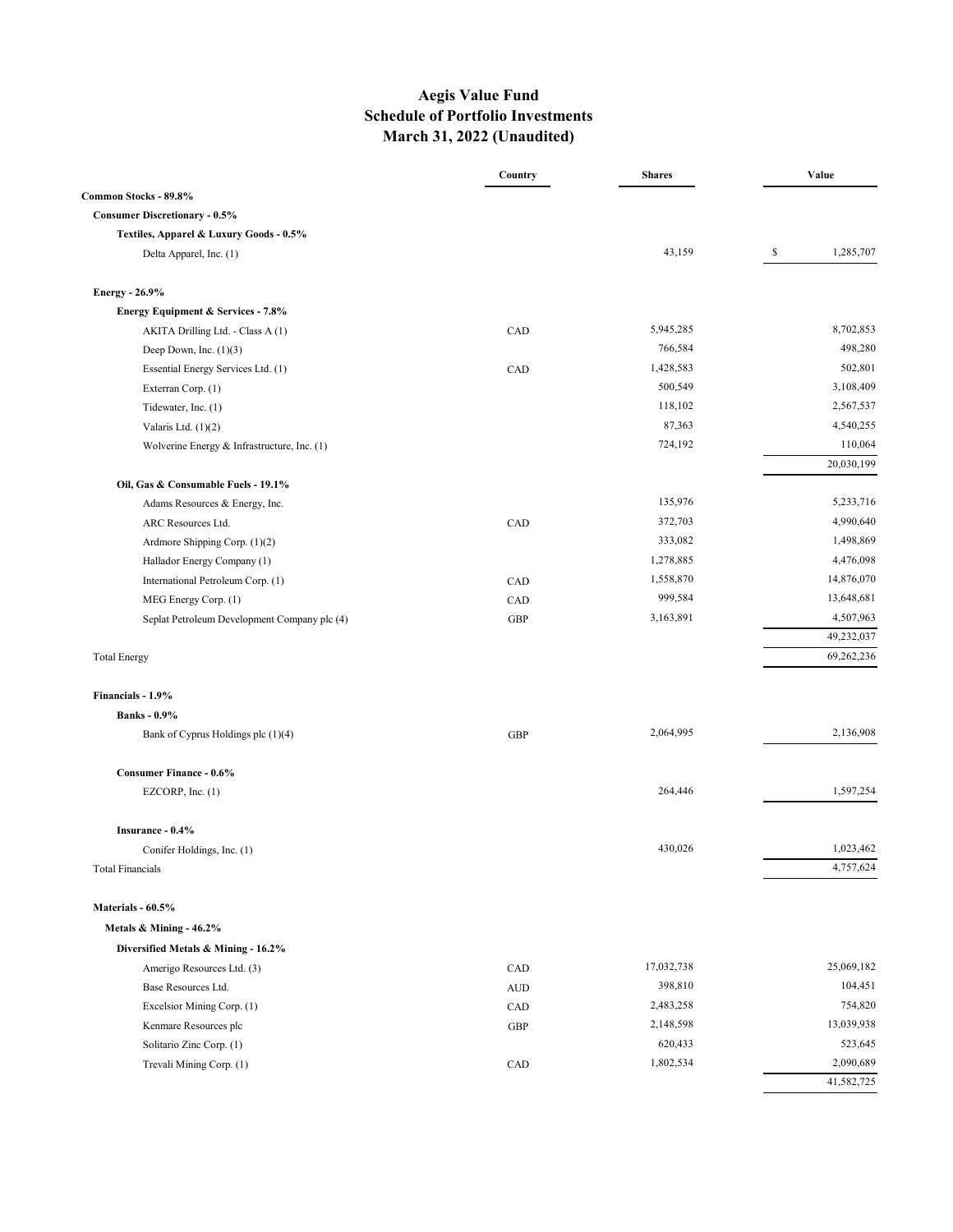| Gold, Silver & Precious Metals & Minerals - 23.3%                     |            |            |                            |
|-----------------------------------------------------------------------|------------|------------|----------------------------|
| African Gold Group, Inc. (1)                                          | CAD        | 3,900,000  | 389,953                    |
| Argonaut Gold, Inc. (1)                                               | CAD        | 2,218,224  | 4,347,197                  |
| Big River Gold Ltd. (1)(4)                                            | <b>AUD</b> | 2,732,500  | 596,075                    |
| Dundee Precious Metals, Inc.                                          | CAD        | 556,525    | 3,320,943                  |
| Eldorado Gold Corp. (1)                                               | CAD        | 198,449    | 2,222,362                  |
| Equinox Gold Corp. $(1)(7)$                                           | CAD        | 738,563    | 6,096,845                  |
| Erdene Resource Development Corp. (1)                                 | CAD        | 6,145,052  | 2,408,571                  |
| G Mining Ventures Corp. (1)                                           | CAD        | 2,102,503  | 1,429,531                  |
| GoldQuest Mining Corp. (1)                                            | CAD        | 2,849,300  | 683,750                    |
| $i-80$ Gold Corp. $(1)$                                               | CAD        | 548,331    | 1,508,826                  |
| IAMGOLD Corp. (1)(2)                                                  |            | 1,458,328  | 5,074,981                  |
| Lion One Metals Ltd. $(1)(7)$                                         | CAD        | 1,249,340  | 1,189,229                  |
| Loncor Gold, Inc. $(1)(6)(7)$                                         | CAD        | 3,142,858  | 1,508,391                  |
| Minera Alamos, Inc. $(1)(3)(7)$                                       | CAD        | 23,362,538 | 11,399,551                 |
| Mundoro Capital, Inc. (1)(7)                                          | CAD        | 1,921,502  | 268,978                    |
| $O3$ Mining, Inc. $(1)$                                               |            | 559,956    | 1,061,549                  |
| Orezone Gold Corp. (1)                                                | CAD        | 6,489,419  | 8,409,278                  |
| Revival Gold, Inc. $(1)(3)(6)(7)$                                     | CAD        | 4,801,405  | 2,573,244                  |
| Superior Gold, Inc. (1)                                               | CAD        | 4,715,639  | 3,508,014                  |
| TriStar Gold, Inc. (1)                                                | CAD        | 351,164    | 51,966                     |
| Troilus Gold Corp. (1)                                                | CAD        | 2,773,220  | 1,996,479                  |
|                                                                       |            |            | 60,045,713                 |
| Mining Services - 5.6%                                                |            |            |                            |
| Capital Ltd. (4)                                                      | <b>GBP</b> | 4,642,039  | 6,350,588                  |
| Geodrill Ltd. (3)                                                     | CAD        | 3,956,698  | 8,070,695                  |
|                                                                       |            |            | 14,421,283                 |
| Steel - 1.1%                                                          |            |            |                            |
| Universal Stainless & Alloy Products, Inc. (1)                        |            | 324,214    | 2,814,177                  |
| Total Metals & Mining                                                 |            |            | 118,863,898                |
| Paper & Forest Products - 14.3%                                       |            |            |                            |
| Canfor Pulp Products, Inc. (1)                                        | CAD        | 174,467    | 748,025                    |
| Conifex Timber, Inc. (1)(3)                                           | CAD        | 2,246,913  | 3,378,952                  |
| Interfor Corp.                                                        | CAD        | 461,500    | 12,835,544                 |
| Mercer International, Inc.                                            |            | 264,447    | 3,689,035                  |
| Resolute Forest Products, Inc.                                        |            | 754,950    | 9,746,404                  |
| West Fraser Timber Co Ltd. (2)                                        |            | 78,146     | 6,441,575                  |
|                                                                       |            |            | 36,839,535                 |
| <b>Total Materials</b>                                                |            |            | 155,703,433<br>231,009,000 |
| Total Common Stocks (Cost \$153,778,784)                              |            |            |                            |
| Warrants - 0.1%                                                       |            |            |                            |
| Materials - 0.1%                                                      |            |            |                            |
| Metals & Mining - 0.1%                                                |            |            |                            |
| Gold, Silver & Precious Metals & Minerals - 0.1%                      |            |            |                            |
| Loncor Gold, Inc. - Exercise Price: C\$0.95, 07/14/2022 (1)(5)(6)(7)  | CAD        | 1,071,429  | 6,856                      |
| Loncor Gold, Inc. - Exercise Price: C\$0.75, 02/25/2024 (1)(5)(6)(7)  | CAD        | 500,000    | 78,511                     |
| Revival Gold, Inc. - Exercise Price: C\$0.09, 01/25/2024 (1)(5)(6)(7) | CAD        | 1,000,000  | 123,745                    |
| Troilus Gold Corp. - Exercise Price: C\$1.50, 06/28/2023 (1)(4)(6)    | CAD        | 850,000    | 115,586                    |
| <b>Total Warrants (Cost \$0)</b>                                      |            |            | 324,698                    |
|                                                                       |            |            |                            |
| Total Investments - 89.9% (Cost \$153,778,784)                        |            |            | 231,333,698                |
| Other Assets in Excess of Liabiliies - 10.1%                          |            |            | 25,873,075                 |
| <b>Net Assets - 100.0%</b>                                            |            |            | 257,206,773<br>\$          |

*Percentages are stated as a percent of net assets.*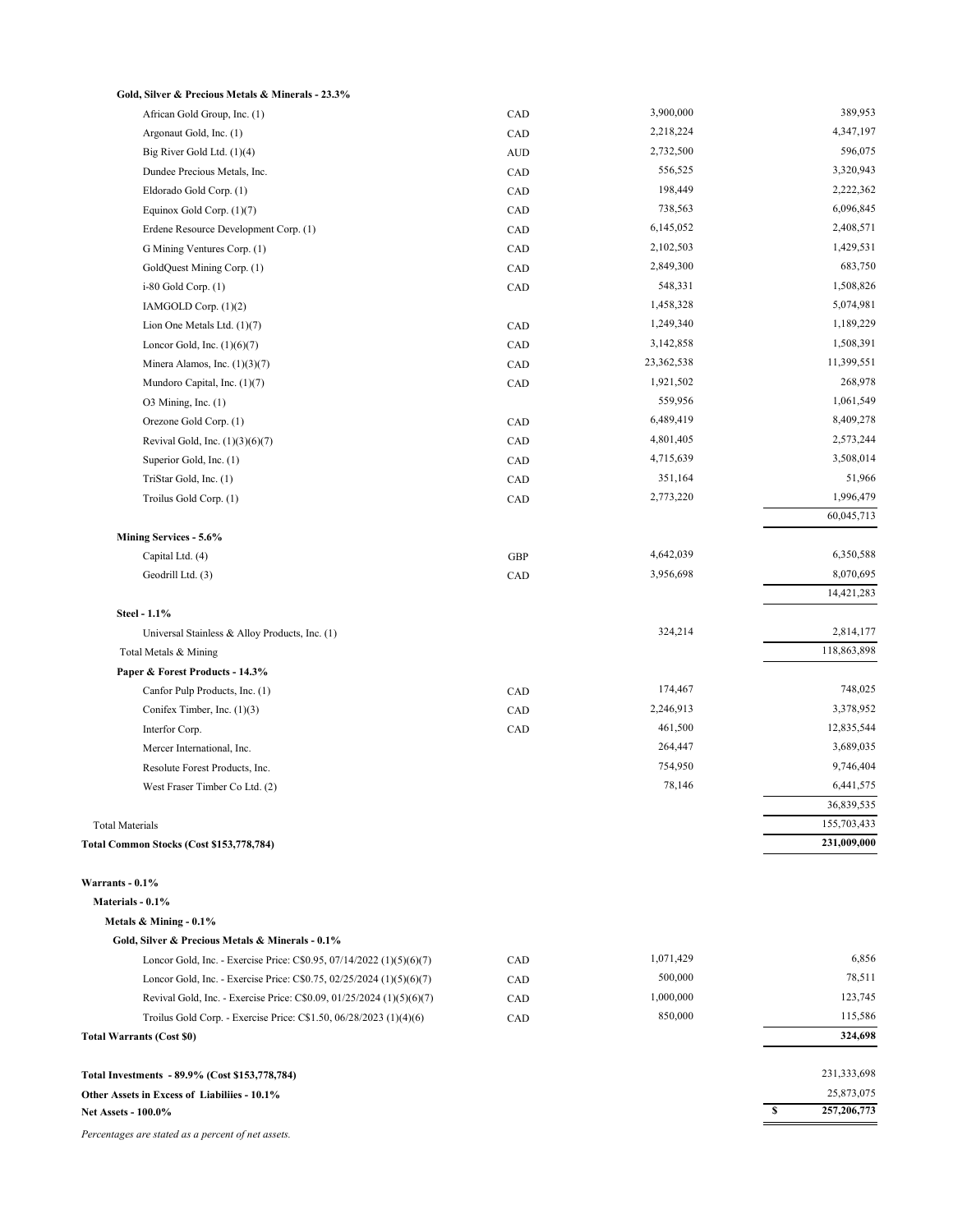- *(1) Non-income producing security.*
- *(2) Foreign security denominated in U.S. Dollars.*
- *(3) Affiliated Company - The fund is owner of more than 5% of the outstanding voting securities. See affiliated table below for additional information.*
- *(4) Level 2 Security.*
- *(5) Level 3 Security which was fair valued in accordance with the policies and procedures approved by the Board of Trustees. As of March 31, 2022, the value of these securities was \$209,112 which represents 0.1% of total net assets.*
- *(6) Illiquid Security. As of March 31, 2022, the value of these securities was \$4,406,333 which represents 1.7% of total net assets.*
- *(7) All or a portion of this security may be deemed restricted under Rule 144A.*
- *AUD Australian Dollar*
- *CAD Canadian Dollar*
- *GBP British Pound Sterling*

*plc - Public Limited Company*

*For purposes of this report, the securities in the portfolio have been organized by their respective GICS code. The fund does not rely exclusively on GICS Industry classifications for purposes of its industry concentration policy. For example, within the Metals & Mining sector, the Fund utilizes the GICS Sub-Industry classifications, or aggregates thereof as shown*  above, for purposes of determining compliance with its industry concentration policy. In addition, in cases where a holding has been judged to be misclassified by GICS, or has not been *classified by GICS, the Fund uses a Fund-determined GICS framework classification.*

*The Global Industry Classification Standard (GICS®) was developed by and/or is the exclusive property of MSCI, Inc. and Standard & Poor Financial Services LLC ("S&P"). GICS is a service mark of MSCI and S&P and has been licensed for use by U.S. Bank Global Fund Services.*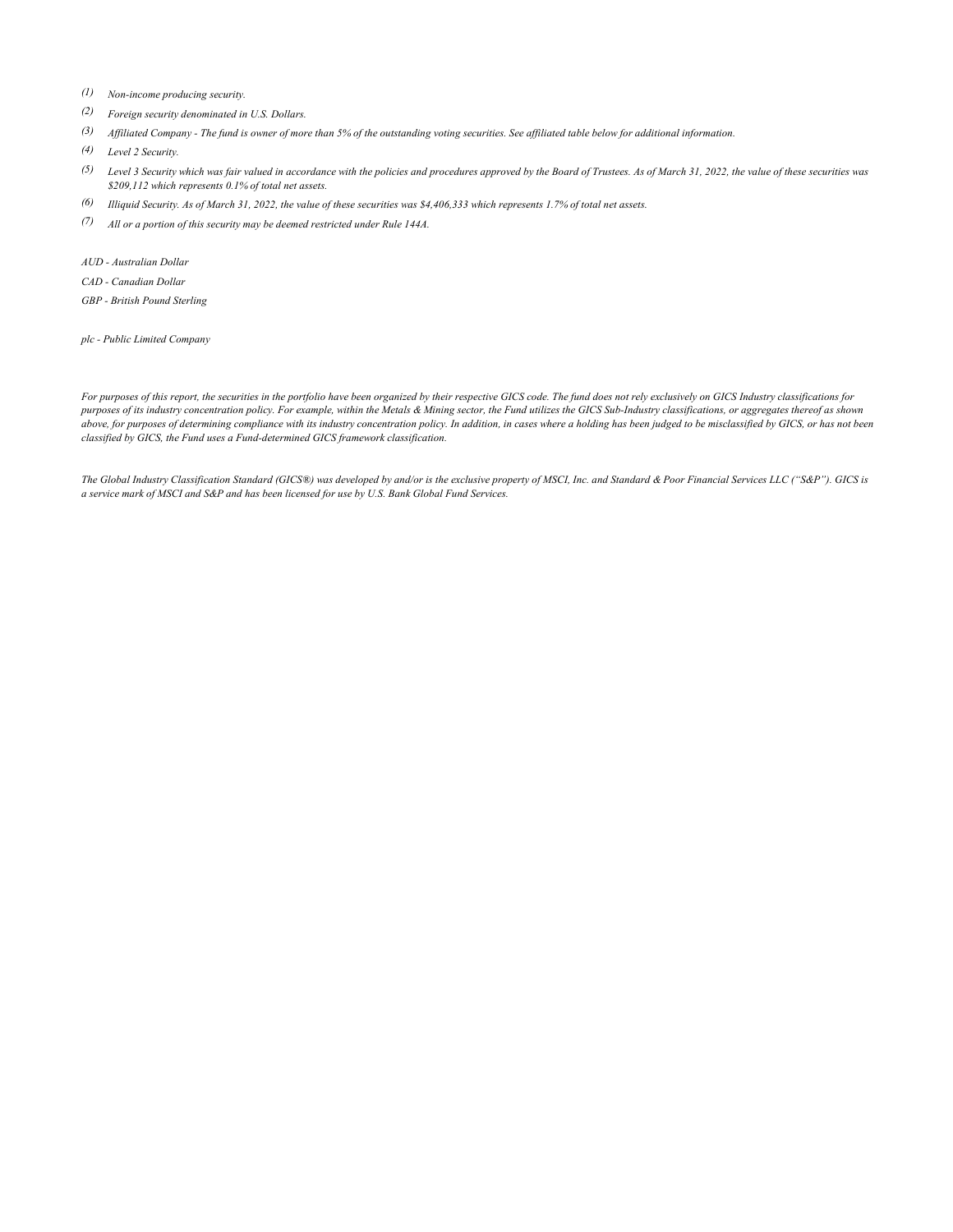# **Aegis Value Fund Portfolio Characteristics March 31, 2022 (Unaudited)**

### **Industry Breakdown**

|                                              |       | % of the Fund's Net Assets |        |  |  |  |
|----------------------------------------------|-------|----------------------------|--------|--|--|--|
| <b>Common Stocks</b>                         |       |                            | 89.8%  |  |  |  |
| <b>Consumer Discretionary</b>                |       | 0.5%                       |        |  |  |  |
| Textiles, Apparel & Luxury Goods             | 0.5%  |                            |        |  |  |  |
| Energy                                       |       | 26.9%                      |        |  |  |  |
| Energy Equipment & Services                  | 7.8%  |                            |        |  |  |  |
| Oil, Gas & Consumable Fuels                  | 19.1% |                            |        |  |  |  |
| Financials                                   |       | 1.9%                       |        |  |  |  |
| <b>Banks</b>                                 | 0.9%  |                            |        |  |  |  |
| <b>Consumer Finance</b>                      | 0.6%  |                            |        |  |  |  |
| Insurance                                    | 0.4%  |                            |        |  |  |  |
| Materials                                    |       | 60.5%                      |        |  |  |  |
| Metals & Mining                              |       |                            |        |  |  |  |
| Diversified Metals & Mining                  | 16.2% |                            |        |  |  |  |
| Gold, Silver & Precious Metals & Minerals    | 23.3% |                            |        |  |  |  |
| Mining Services                              | 5.6%  |                            |        |  |  |  |
| Steel                                        | 1.1%  |                            |        |  |  |  |
| Paper & Forest Products                      | 14.3% |                            |        |  |  |  |
| <b>Warrants</b>                              |       |                            | 0.1%   |  |  |  |
| Materials                                    |       | 0.1%                       |        |  |  |  |
| Metals & Mining                              |       |                            |        |  |  |  |
| Gold, Silver & Precious Metals & Minerals    | 0.1%  |                            |        |  |  |  |
| <b>Other Assets in Excess of Liabilities</b> |       |                            | 10.1%  |  |  |  |
| <b>Total Net Assets</b>                      |       |                            | 100.0% |  |  |  |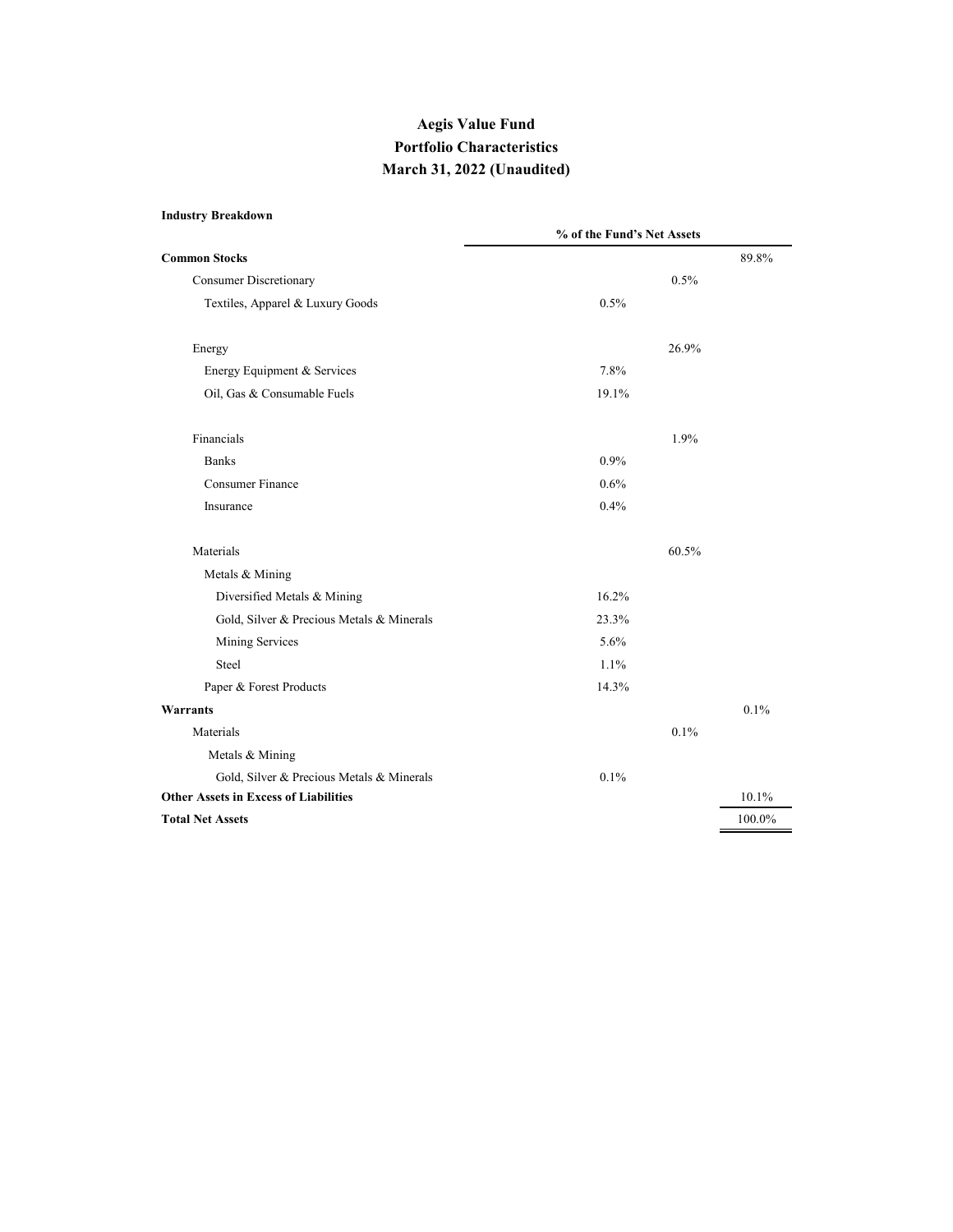## **Aegis Value Fund Investments in Affiliated Companies***\**

*Investments representing 5% or more of the outstanding voting securities of a portfolio company result in that company being considered an affiliated company, as defined in the 1940 Act. The aggregate value of all securities of affiliated companies held in the Aegis Value Fund as of March 31, 2022 amounted to \$50,989,904, representing 19.82% of net assets. A summary of affiliated transactions for the period ended March 31, 2022 is as follows:*

|                        | <b>Share Balance</b><br>December 31,<br>2021 | Additions | <b>Deductions</b> | <b>Share Balance</b><br><b>March 31, 2022</b> |
|------------------------|----------------------------------------------|-----------|-------------------|-----------------------------------------------|
| Amerigo Resources Ltd. | 17,032,738                                   | ۰         |                   | 17,032,738                                    |
| Conifex Timber, Inc.   | 2,246,913                                    | ۰         | ۰                 | 2,246,913                                     |
| Deep Down, Inc.        | 766,584                                      | ۰         |                   | 766,584                                       |
| Geodrill Ltd.          | 3,956,698                                    | ۰         |                   | 3,956,698                                     |
| Minera Alamos, Inc.**  | 18,954,538                                   | 4,408,000 | ۰                 | 23, 362, 538                                  |
| Revival Gold, Inc.**   | 2,801,405                                    | 2,000,000 |                   | 4,801,405                                     |
|                        |                                              |           |                   |                                               |

|                        |   | <b>Value December</b> |      |                     |       |                     | Corporate      |
|------------------------|---|-----------------------|------|---------------------|-------|---------------------|----------------|
|                        |   | 31, 2021              |      | <b>Acquisitions</b> |       | <b>Dispositions</b> | <b>Actions</b> |
| Amerigo Resources Ltd. | S | 19,659,115            | - \$ |                     | $- S$ | $\sim$<br>-S        |                |
| Conifex Timber, Inc.   |   | 3,676,912             |      | ۰                   |       |                     |                |
| Deep Down, Inc.        |   | 475,282               |      | -                   |       |                     |                |
| Geodrill Ltd.          |   | 6,599,971             |      | -                   |       |                     |                |
| Minera Alamos, Inc.**  |   | 8,016,663             |      | 1,791,931           |       |                     |                |
| Revival Gold, Inc.**   |   | 1,373,075             |      | 1,035,568           |       |                     |                |
| <b>Total</b>           | s | 39,801,018            | S.   | 2,827,499           | -S    | $-$ S               |                |

|                        | Change in<br><b>Unrealized</b><br><b>Realized Gain</b><br>Appreciation<br>(Depreciation)<br>(Loss) |   |           |   | Value March 31.<br>2022 | <b>Dividend Income</b> |
|------------------------|----------------------------------------------------------------------------------------------------|---|-----------|---|-------------------------|------------------------|
| Amerigo Resources Ltd. | <sup>\$</sup><br>$\sim$                                                                            | S | 5,410,067 | S | 25,069,182 \$           | 343,878                |
| Conifex Timber, Inc.   | -                                                                                                  |   | (297,960) |   | 3,378,952               |                        |
| Deep Down, Inc.        | -                                                                                                  |   | 22,998    |   | 498,280                 |                        |
| Geodrill Ltd.          | $\overline{\phantom{a}}$                                                                           |   | 1,470,724 |   | 8,070,695               | 93,528                 |
| Minera Alamos, Inc.**  | ٠                                                                                                  |   | 1,590,957 |   | 11,399,551              |                        |
| Revival Gold, Inc.**   |                                                                                                    |   | 164,601   |   | 2,573,244               |                        |
| Total                  | $\overline{\phantom{0}}$                                                                           | S | 8,361,387 |   | 50,989,904              | 437,406                |

*\**

*As a result of the Aegis Value Fund's beneficial ownership of common stock of these companies, regulators require that the Fund state that it may be deemed an affiliate of the respective issuer. The Fund disclaims that the "affiliated persons" are affiliates of the Distributor, Advisor, Funds or any other client of the Advisor.*

*\*\* This security was not affiliated as of December 31, 2021.*